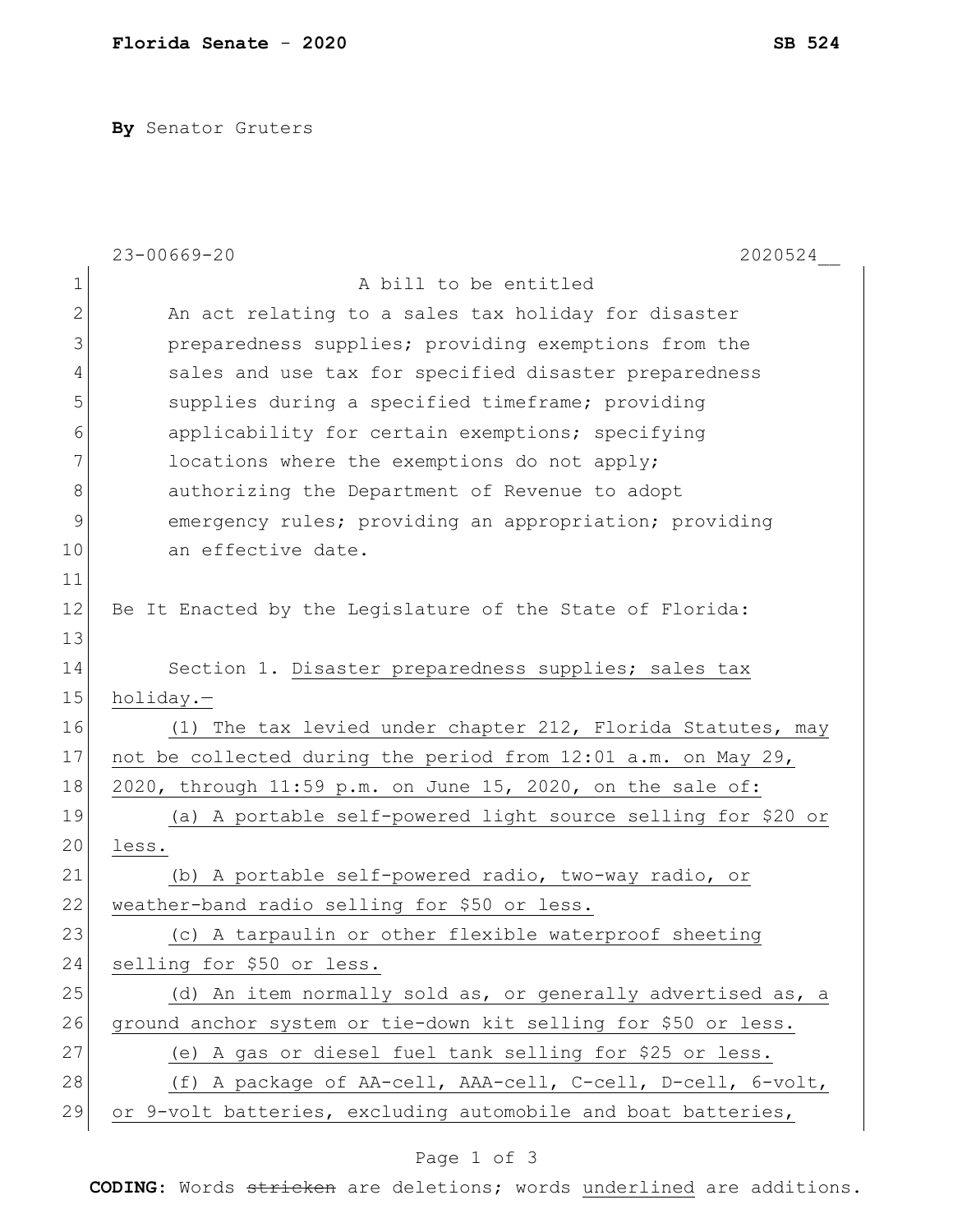|    | $23 - 00669 - 20$<br>2020524                                     |
|----|------------------------------------------------------------------|
| 30 | selling for \$30 or less.                                        |
| 31 | (g) A nonelectric food storage cooler selling for \$30 or        |
| 32 | less.                                                            |
| 33 | (h) A portable generator used to provide light or                |
| 34 | communications or preserve food in the event of a power outage   |
| 35 | selling for \$750 or less.                                       |
| 36 | Reusable ice selling for \$10 or less.<br>(i)                    |
| 37 | Impact-resistant windows, when sold in units of 20 or<br>( 广 )   |
| 38 | fewer.                                                           |
| 39 | (k) Impact-resistant doors, when sold in units of 10 or          |
| 40 | fewer.                                                           |
| 41 |                                                                  |
| 42 | The exemptions under paragraphs (j) and (k) apply to purchases   |
| 43 | made by an owner of residential real property where the impact-  |
| 44 | resistant windows or impact-resistant doors will be installed.   |
| 45 | (2) The tax exemptions provided in this section do not           |
| 46 | apply to sales within a theme park or entertainment complex as   |
| 47 | defined in s. $509.013(9)$ , Florida Statutes, within a public   |
| 48 | lodging establishment as defined in $s. 509.013(4)$ , Florida    |
| 49 | Statutes, or within an airport as defined in s. $330.27(2)$ ,    |
| 50 | Florida Statutes.                                                |
| 51 | (3) The Department of Revenue may, and all conditions are        |
| 52 | deemed met to, adopt emergency rules pursuant to s. 120.54(4),   |
| 53 | Florida Statutes, for the purpose of implementing this section.  |
| 54 | Notwithstanding any other law, emergency rules adopted pursuant  |
| 55 | to this subsection are effective for 6 months after adoption and |
| 56 | may be renewed during the pendency of procedures to adopt        |
| 57 | permanent rules addressing the subject of the emergency rule.    |
| 58 | Section 2. For the 2019-2020 fiscal year, the sum of             |

## Page 2 of 3

**CODING**: Words stricken are deletions; words underlined are additions.